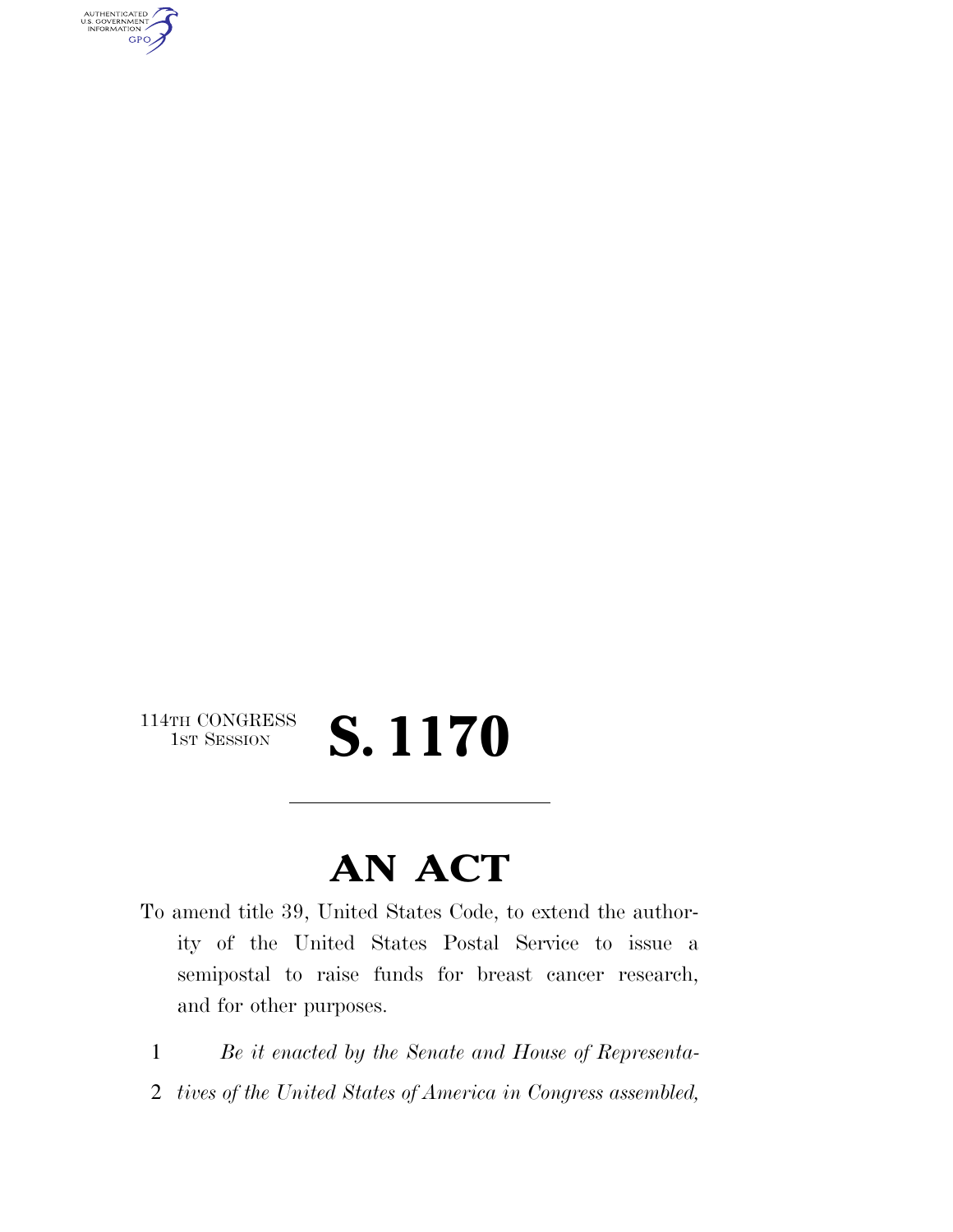#### **SECTION 1. SHORT TITLE.**

| $\overline{2}$ | This Act may be cited as the "Breast Cancer Re-           |
|----------------|-----------------------------------------------------------|
| 3              | search Stamp Reauthorization Act of 2015".                |
| 4              | SEC. 2. EXTENSION OF POSTAGE STAMP FOR BREAST CAN-        |
| 5              | CER RESEARCH.                                             |
| 6              | Section 414(h) of title 39, United States Code, is        |
| 7              | amended by striking "2015" and inserting "2019".          |
| 8              | SEC. 3. ENSURING THAT FUNDS GENERATED BY SPECIAL          |
|                |                                                           |
| 9              | POSTAGE STAMP SALES ARE USED<br>$\bf FOR$                 |
| 10             | BREAST CANCER RESEARCH.                                   |
| 11             | Section $414(c)(1)$ of title 39, United States Code, is   |
|                | 12 amended in the matter following subparagraph (B) by    |
| 13             | adding at the end the following: "An agency that receives |
|                | 14 amounts from the Postal Service under this paragraph   |

Passed the Senate September 22, 2015.

Attest:

*Secretary.*